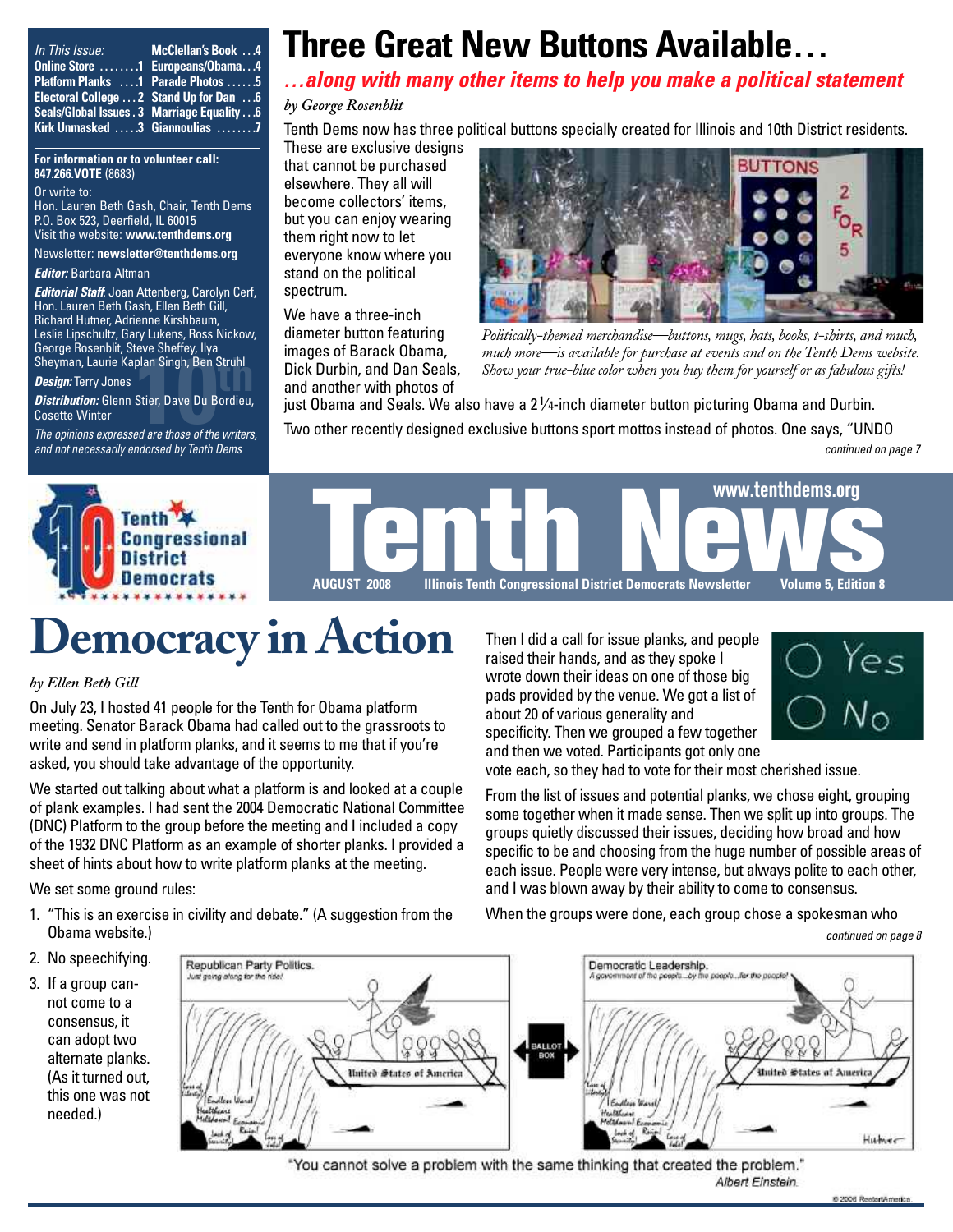# **Is the Electoral College Still Relevant?**

*by Ben Struhl*

As we fully enter the 21st century political landscape in America, it has come time to assess some of our nation's institutions originally conceived in our Constitution and examine whether they are still serving our interests as a nation. Naturally, no document could stay completely relevant over such a long period of time, and the founders, realizing this, included provisions to amend our Constitution when we saw the need. At the forefront of constitutional issues in need of major reformation is the Electoral College, which is tasked



with actually selecting our president. A number of political experts and commentators argue that this single institution is the greatest threat to democracy in America and needs to be quickly and wisely reformed in order to avoid another election disaster like the one we had in 2000.

Many people are familiar with the basic premise of the Electoral College. Rather than calling for a tally of the vote of every person in the United States to elect the president, our Constitution calls for each state to be assigned a number of electors based on population. When the Electoral College convenes the December after the election, the slate of electors pledged to the candidate who won the most votes in the state casts its votes for that candidate. In this antidemocratic setup, the candidate who gets the most electors—not the most votes—wins the presidency. Though the two usually go together there are some very notable exceptions to this rule. Certainly it's hard to forget the latest occurrence in 2000, but the system had similar misfires in 1824, 1876, and 1888. And it almost failed in 1968 and 1976. As a system actually designed to subvert popular democracy, it's somewhat of a wonder that we haven't had even more problems with it.

When first founded in 1789, The Electoral College was conceived as an elitist society that would provide a bulwark against unwise decisions of the voting public (at the time a limited number of white males), which the Constitutional Convention deemed unfit to directly select America's commander-in-chief. Convention delegate George Mason put it this way, "[I]t would be as unnatural to refer the choice of a proper character for chief Magistrate to the people, as it would, to refer a trial of colours to a blind man. The extent of the Country renders it impossible that the people can have a requisite capacity to judge." This attitude is quite contrary, of course, to our current beliefs about the power and effectiveness of popular democracy, and clearly doesn't meet the contemporary standards of our nation. While it is a system designed by people living in a far different country and world. for some reason we continue to allow ourselves to be plagued by its myriad defects.

Beyond the potential for a disparity between the Electoral College vote and the nation's popular vote, there are so many other problems with the system that it likely cannot be saved. For one thing, as the rules of the system stand, the people selected as presidential electors could generally vote for whomever they chose, despite how the state they represent may have voted, and regardless of whether the person they selected was actually even on the ballot. While this problem has rarely reared its head and would be easy enough to fix, there is the further problem that not all states have the same ratio of electors to citizens. Each elector in California represents about 650,000 residents, while each elector in Wyoming represents about 170,000 residents, meaning

a vote in Wyoming counts about 3.8 times more than one in California. In a country where we claim to value the principle of "one person one vote" this system hardly seems tenable. Again, this could be easily fixed by reallocating electors more fairly, but the problem still remains in what happens if one candidate wins his or her states by wide margins, and the other wins more states by narrow margins.

Another lesser-known fact about the Electoral College is that if no majority is reached in the electors' vote, the election of the president is then

decided by state congressional delegations which means that the 53 representatives of California get as many votes as the one representative from Alaska. And, if a state has an equal number of representatives of each party, it gets no vote. This event has occurred twice in selecting our president, and in one of those instances (1824) collusion and political dealings decided the election, contrary to the popular vote, in the infamous "corrupt bargain." Even using best efforts to make the Electoral College fair, finding a way for it to contradict the popular will is never difficult.

Some commentators don't find it problematic that the Electoral College is anti-democratic, or say the few benefits that it confers are worth keeping, despite the shortfalls of the system. Proponents of the Electoral College often insist that the system ensures that smaller states also get attention, rather than all the attention going to big states such as California. Unfortunately, the current system fails on this front as well, with its focus on "battleground states" and neglect of most big states (California, New York, Texas) and small states (Rhode Island, Idaho, Alaska) considered already decided and not worth campaigning in. Other proponents of the Electoral College believe that the principle of states' rights inherent in the system makes it important enough to keep. However, a vast majority of Americans when polled disagree with this sentiment, and want the winner of the popular vote to be elected president. While Americans have never expressed approval of the Electoral College, disapproval has been especially high since the disastrous 2000 electoral win of George W. Bush.

If we are to consider ourselves a government by and for the people, it is incumbent upon us to change the way we select our president to reflect the democratic principles we most value. A number of innovative proposals have been put forward that would address the problem, varying in method of implementation and scope of reform. One possible state-level reform involves individual legislatures passing laws requiring that their electors vote for the winner of the popular vote. This remedy has the added benefit of not requiring the passage of a constitutional amendment. If a majority of elector-rich states passed such a law, the Electoral College would be effectively ended and the popular vote would determine the president. While this would be an easy way to deal with the problem, no state has agreed to such a proposal thus far, making the likelihood of this method being effective any time in the near future very small, unless Americans start paying more attention to the issue.

Most likely, the problems with the Electoral College will have to be addressed by a constitutional amendment, perhaps as a broader push to re-evaluate the anachronisms in our founding document.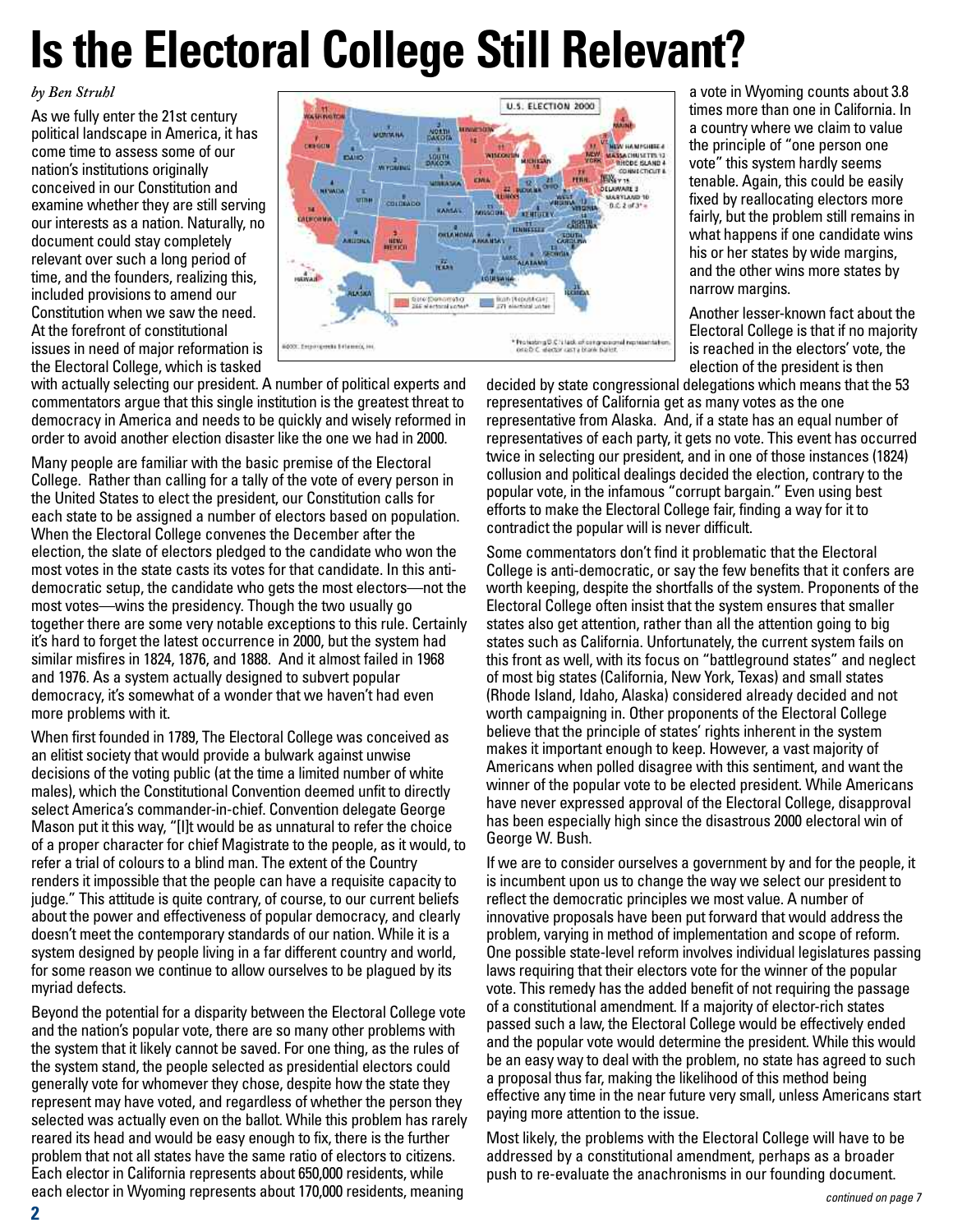## **Dan Seals Brings Global Issues Home to the 10th District**

### *by Carolyn Cerf*

As a graduate in international relations and someone who has lived abroad for the better part of the last three years, it meant a lot to come home to the 10th District and the ongoing presidential and congressional campaigns. Many Americans are now stepping up to the plate to discuss and take a stand on issues that our friends abroad have long debated in our absence. One such American is Dan Seals, whose views can put the U.S.—and indeed the 10th District—back into a position of global leadership and progress. In fact, Seals's views make it clear that major national and global policy decisions are our business here in the 10th. From the economy to energy to foreign policy, Seals brings global issues home…and brings the 10th District to the policy-making table.

Consider economic policy. The decisions made by the U.S. Congress—to perform congressional oversight, to establish new banking and finance institutions, or to balance the budget—greatly affect economies all around the world, which in turn affect the United States. As I've heard many times, from both Oxford academics and Spanish market vendors, the world simply cannot afford to suffer American economic mistakes. The global and domestic economic strength will rely on a strong Democratic U.S. Congress in the coming years. Equipped with a master's in international economics, an MBA, and high-level experience in national commerce and international

trade and development, Dan Seals offers the 10th District a unique opportunity to have the bestqualified representation on economic and fiscal policy. When the 10th District has so much to protect during an economic downturn, now is not the time to continue to put our assets at risk by repeating recent economic blunders.

Likewise, citizens and their representatives throughout the world are grappling with climate change and the economic and security issues that come with it. Meanwhile, the United States has yet to seize the opportunity



*Dan Seals with Senator Dick Durbin.*

to lead and shape global initiatives on cleaner fuel sources and higher environmental standards. However, the time has come to be a part of the change. Just last month, the Senate debated the Boxer-Lieberman-Warner Climate Security Bill, which aims to provide the

*continued on page 8*

## **Kirk Unmasked: Mark Kirk Votes Against Impeachment, In Step With All but Nine House Republicans**

*This is the fifteenth in an ongoing series.*

It's no surprise that Congressman Mark Kirk voted on July 15 to kill Dennis Kucinich's article of impeachment against George W. Bush. Kirk has long demonstrated that he would rather protect the Bush White House—even for actions that violate the U.S. Constitution and international laws—than American citizens and democracy itself.

Fortunately, Kucinich didn't need Kirk's support. The article passed the House in a 238:180 vote. All House Democrats and nine Republicans who, unlike Mark Kirk, were willing to deviate from the party line, voted in favor of the article.

Citing numerous documents that demonstrate the White House knew it was making false statements, the article alleges that President Bush deceived Congress with fabricated threats of Iraq's weapons of mass destruction and role in the September 11 al Qaeda attacks. It also asserts that the President's use of misrepresentations to obtain Congress's authorization to use force against Iraq violates the U.S. Constitution, making him guilty of an impeachable offense.

"There can be no greater offense of a Commander in Chief than to misrepresent a cause of war and to send our brave men and women into harm's way based on those misrepresentations," Kucinich said in a letter to congressional colleagues. "Impeachment as a remedy falls short, but represents at least some effort on our part to demonstrate our concern about the sacrifices our troops have made."

On July 25, the House Judiciary Committee, headed by John Conyers, held a hearing on "the limitations of executive power," and impeachment was more than a subtext. House Speaker Nancy Pelosi said the committee will not vote on impeachment, but impeachment advocates increasingly are hopeful that the hearing

will encourage more members of Congress to support their effort to hold George Bush accountable.

"A thoughtful review of [the] information, in a formal setting, will make clear the extent of which this president and those around him have engaged in precisely the sort of wrongdoing that the founders imagined when they gave the House the power to impeach members of the executive branch," John Nichols wrote in *The Nation* blog "The Beat" (See [http://www.thenation.com/blogs/thebeat/33724](http://www.thenation.com/blogs/thebeat/337249)9).

Kucinich has long been pressing for impeachment hearings. He previously introduced 35 articles relating to President Bush and three articles relating to Vice President Cheney. Kucinich has said that if this new article is tabled, he will introduce another.

His vote against the Kucinich article of impeachment is hardly the first time Mark Kirk betrayed his oath to defend the U.S. Constitution in order to defend the unconstitutional activities of the Bush administration. Last July, for example, Kirk was one of just 32 Republicans to vote against holding former White House counsel Harriet Miers and Presidential Chief of Staff Joshua Bolten in contempt of Congress for refusing to provide critical documents related to the investigation of the dismissal of U.S. Attorneys from the Justice Department.

Mark Kirk's continued willingness to protect and defend the Bush administration in the face of mounting evidence of its expansion of executive power in violation of the U.S. Constitution makes it imperative for citizens of the 10th District to vote him out of office in November and replace him with Dan Seals—someone our district can count on to support Barack Obama in restoring the balance of power in our government.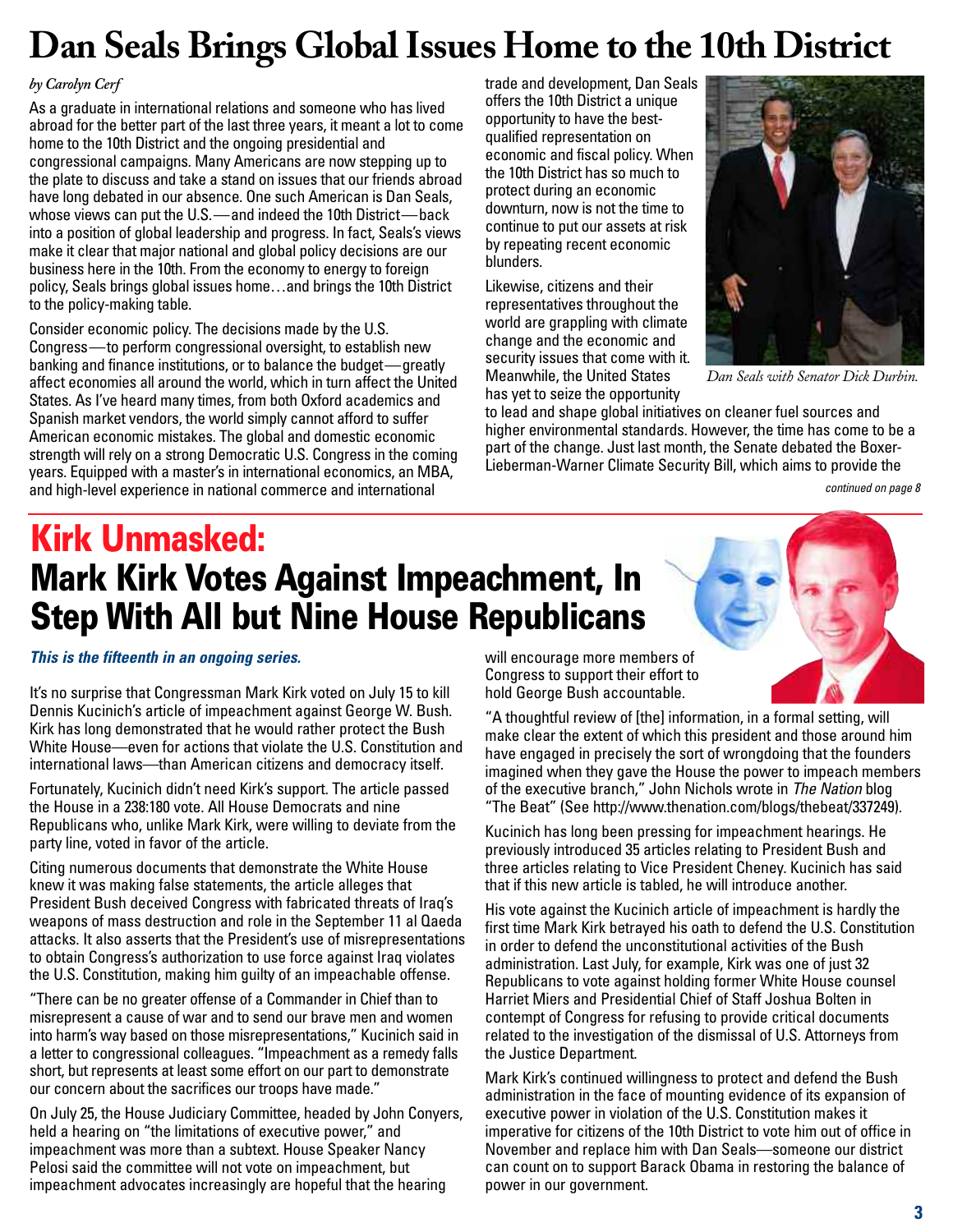## **What Does McClellan's Book Have To Do with Mark Kirk?**

### *by Ellen Beth Gill*

Mark Kirk is in the middle of Scott McClellan's charges against the Bush administration. Here's why.

First, Mark Kirk ran in 2002 and 2004 and some in 2006 (but he was less able to get away with it then) as someone personally in-the-know on Iraq. He didn't run as someone who trustingly believed the intelligence from the White House. He ran as someone who had personal knowledge that Iraq had WMD and based his defense of the invasion on that knowledge. He loudly berated anyone who questioned the invasion and he actually wrote to a Tenth District constituent back in 2003:



[After detailing his own personal experience with Iraq, Kirk

went on:] With this experience, I developed a detailed knowledge of the intelligence regarding the Hussein government and its attempts to violate the will of the international community as formally expressed in over 15 unanimous UN Security Council Resolutions.

Earlier, he also spread the story of Adnan Ihsan Saeed al-Haideri, an Iraqui from Kurdestan who claimed that he was a civil engineer who had helped Saddam's men secretly bury tons of biological, chemical and nuclear weapons. The illegal arms, according to al-Haideri, were buried in subterranean wells, hidden in private villas, even stashed beneath the Saddam Hussein Hospital, the largest medical facility in Baghdad. The story, which Kirk repeated to the House on October 8, 2002, was not true.

[See [www.house.gov/kirk/iraq.htm an](http://www.house.gov/kirk/iraq.htm)d "The Man Who Sold the War," *Rolling Stone*, Nov. 17, 2005, [www.rollingstone.com/politics/story/](http://www.rollingstone.com/politics/story) 8798997/the\_man\_who\_sold\_the\_war]

With McClellan's revelations, we have to wonder if Kirk knew it wasn't true at the time, or if he just didn't care enough about accuracy over campaigning to check it out first. All by himself, Mark Kirk put his personal credibility on the line for the Iraq invasion, so his personal credibility should be considered at stake now that the story has not only completely fallen apart, but also has been characterized specifically as propaganda by a Bush administration insider.

This is not to say that Mark Kirk was personally in charge of the Iraq invasion. However, he sold himself to us as our congressman on his

personal, specific, and exclusive knowledge, and that knowledge was not only wrong, but also in step with a strategic propaganda campaign. When many of us tried to warn Kirk that this was the likely case, he arrogantly and dismissively rejected our input.

Second, McClellan talks about the permanent campaign, where everything done is done, not for the good of the country, but as part of the campaign for the next election cycle. I think Mark Kirk is engaged in a permanent campaign of his own. His push for the Iraq invasion was part of his permanent campaign. He also plays the procedural votes to build a voting record he can describe as conservative in Palatine and moderate in Northbrook. He obtains release from his party to vote with the Democrats

when his vote doesn't matter on the numbers and then tries to use these votes to prove a moderate record. I'd like to have seen him step up to the moderate plate when his vote really did matter, like when his vote enriched the pharma companies at the expense of seniors or when his was the deciding vote to cut student loan subsidies and freeze Pell Grants. Also, he plays on constituent fears by talking about the dangers of the Internet to children left home alone by parents who have to work two and three jobs to survive in the very economy Mark Kirk helped create with his support for outsourcing and tax cuts that move wealth from the middle to the very top. Finally, his campaigning in synagogues with Holocaust imagery while supporting hate groups on immigration issues smacks of nothing better than permanent campaigning using fear over common sense.

McClellan's message is that future leaders need to avoid the permanent campaign. I agree with him there and have been pointing out the problem with the Bush administration sales pitches for many years now. So, as a commenter on my blog pointed out about us liberals, everything we said was so was so, and everything we said would happen happened. A pretty good track record for the liberal politicians and bloggers, but make no mistake, we take no pleasure in our government choosing the wrong path and continuing to so choose. Time for a change. Heck, even loyal Bushie Republican Scott McClellan is exploring voting for Obama as he told Keith Olbermann. Until more Republicans understand that country is more important than party, they don't deserve our votes.

## **Europeans Right on Obama**

### *by Gary Lukens*

There was a time when a visit by an American president to Europe carried an aura of goodwill that spread far and wide across the countryside.

Such revered presidents as Wilson, Roosevelt, Eisenhower, Kennedy, and Reagan have traveled to Europe and basked in the hospitality of our Old World brethren. Enormous crowds once lined posh boulevards for a chance to see the leader of the free world. Sadly, that popularity has waned.

One reason for this may be the candidate's name. For the first time in two decades, the name Clinton or Bush will not be on the election ballot for President of the United States.

Perhaps that might explain the "rock star" like treatment given recently to Barack Obama by a cheering throng of ecstatic Germans. Granted Europeans, other than American citizens, do not vote in our presidential elections; but quite a few have relatives here who do vote.

This is why I feel Senator Obama would be much more effective than Senator John McCain in international relations. Moreover, I welcome the attention he received in Europe and can only hope he receives a more enthusiastic reception as our 44th president.

Does this type of wishful thinking make me less patriotic? Have I disgraced our troops by wanting a president who creates and cultivates bridges instead of building walls? Apparently, Mr. McCain thinks so. I imagine he will paint the hysteria and jubilation of Obama's European visit from the same canvas as Bush's "swift boat" canard.

Still, let him pander to those who think war is the answer. That is not the mantle of my President. My President will know and understand international culture and etiquette. My President will not have a vicepresident showing up at the 60th anniversary of the liberation of Auschwitz in a parka and hunting boots.

Europeans carry the same hope as Americans that our next president will be a good president. With strife circling about the Middle East and a global recession looming on the horizon, there is much at stake for Europe.

For this reason alone America needs a president with magnetism. And while it is certain Palestinians will not embrace Israelis like brothers the moment Obama arrives to break bread, perhaps our kindred spirits across the pond see something not yet fathomed here in America.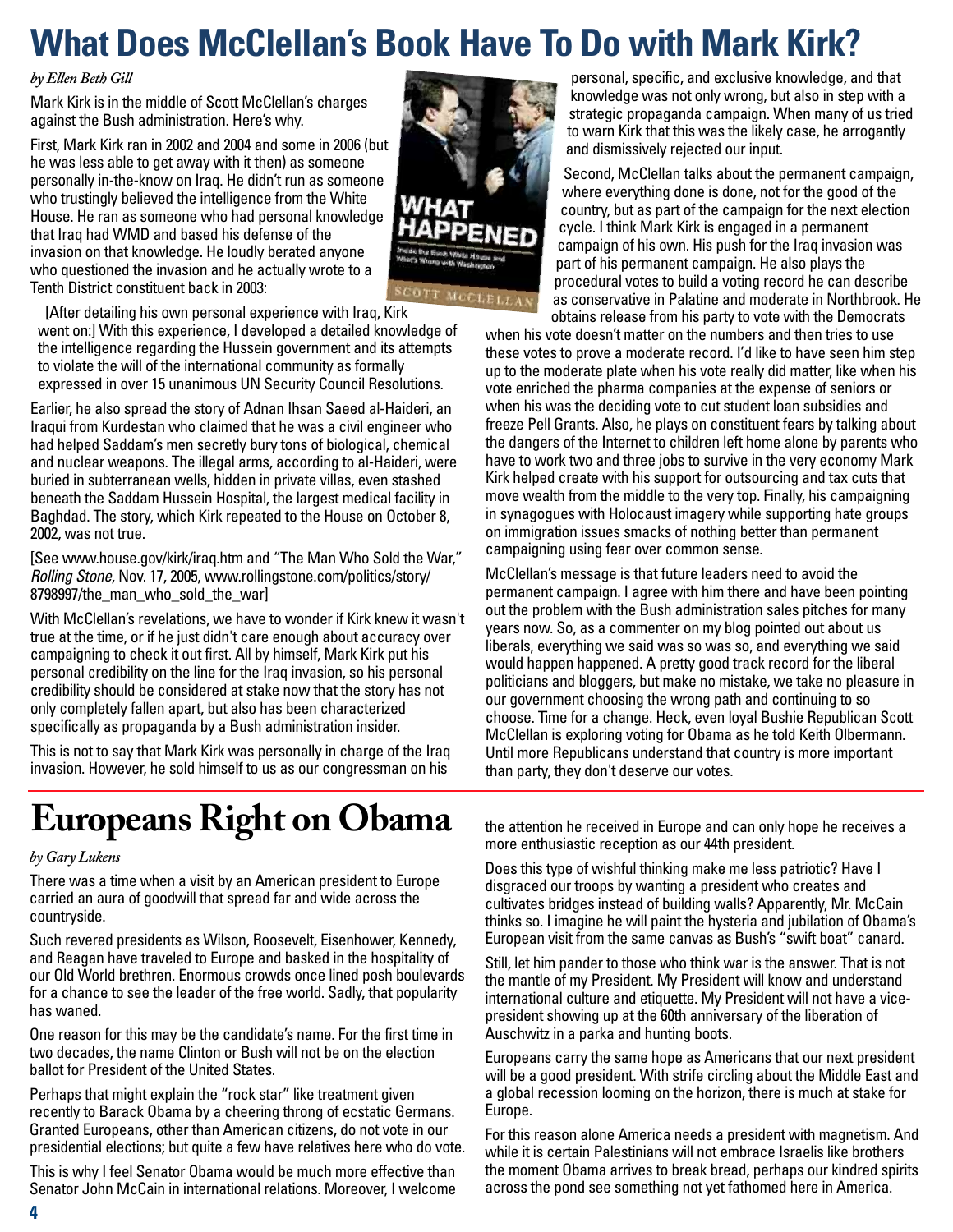

*Everyone loves a parade! Tenth Dems were seen all around the 10th District celebrating Independence Day by marching for their candidates.*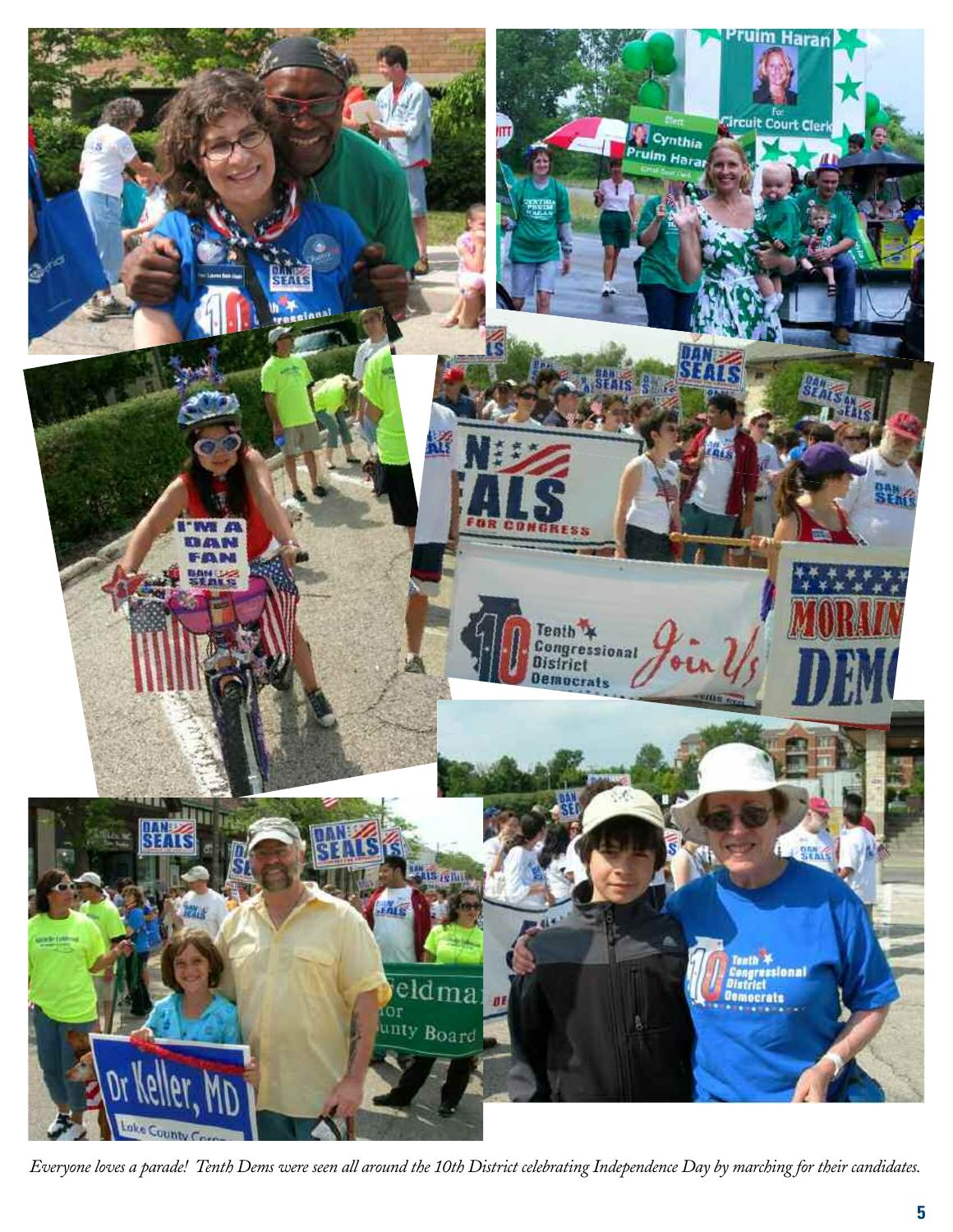

## **Stand Up for Dan**

*by Steve Sheffey*

*"We can't all be heroes because somebody has to sit on the curb and clap as they go by"* **~ Will Rogers**

But on July 4, my youngest daughter and I decided to be heroes, and we marched for Dan Seals at the Highland Park parade.

Many Dan fans turned out, both to march and to watch. Part of the fun of marching was seeing so many people, including friends I had not seen in years, giving me the thumbs up as I walked by holding my Seals sign.

I saw one old friend at the parade and then a few days later at the Aquapark. He said at the pool that he noticed me marching for Seals and he was surprised. He thought I was "a pro-Israel guy." I reassured him that I am as pro-Israel as ever, and that's why I'm supporting Dan. But if I hadn't publicly supported Dan, we might never have discussed it.

Please show your support for Dan. Put a sticker on your bumper. Put a yard sign on your lawn. Wear a Seals button on your shirt or your purse. Wear a Seals t-shirt (perfect for the health club when it's too cold to wear outside). Write a letter to the editor. Speak up when you hear people talking about the election. Hit "reply to all" when you get political emails. These work. People's votes are influenced by familiarity, and people who see more Seals yard signs and bumper stickers are more likely to vote for him. Also, if your friends know that YOU are supporting Dan, they are more likely to ask you for information when they receive misinformation from the other side. Remember that next to Dan himself, YOU are the best advertisement for Dan in your circle of friends and acquaintances.

If you aren't comfortable with any of these suggestions, that's fine too (that's why we have secret ballots). There are other ways to help, and if you call Dan's office I'm sure they'll find something productive for you to do that you're comfortable with.

Will Rogers also said "I'm not a member of any organized political party. I'm a Democrat!" Let's get organized. We can win this election. By showing our support for Dan, we can encourage others to support him too.

# **The Time Has Come for Marriage Equality**

### *by Ilya Sheyman*

Forty-one years ago, the Supreme Court ruled that "[m]arriage is one of the 'basic civil rights of man,' fundamental to our very existence and survival." At the time that the Loving decision struck down miscegenation laws that had prohibited marriages between mixedrace couples, popular opinion stood firmly against such marriages. But, that's the beauty of our government —the notion that the rights of the minority should never be subject to the whims of the majority.

It is not merely popular opinion that has often stood in the way of equality. It is also the frequently used argument of tradition. Tradition dictated slavery, Jim Crow segregation, the lack of inter-religious and interracial marriage, and male-only suffrage. Marriage equality is no different.

There are more than 1,000 rights and benefits that unmarried couples don't receive but married ones do. From survivorship benefits and hospital visitation rights to adoption and filing joint tax statements, the discrepancies in rights, responsibilities, and benefits at all levels of government highlight the need for a one-size-fits-all solution that recognizes the equality of homosexual and heterosexual couples. And, if the state is willing to recognize the sanctity of such a longterm committed relationship, why not allow the couple to enter the same civil institution as a heterosexual couple? Ultimately, the concept of marriage is a civil rather than religious one. No church will have to accept marriage equality any more than a church has to accept divorce.

Despite the current debate, it is almost a certainty that marriage equality will be a reality in America within a generation. The youngest Americans — those rushing out to the polls to vote in record numbers for new leaders like Barack Obama— recognize the injustice of the current system and consistently express more tolerance to their fellow citizens, regardless of sexual orientation.

This summer, California, the largest state in the union, officially began recognizing marriage equality for all couples, regardless of sexual orientation. This decision provides an opening for the United States to regain its role as a beacon of light, hope, and progress for the world. Over the past decade we've seen Belgium, Canada, the Netherlands, Norway, Spain, and even South Africa leap ahead of us in providing this basic human and civil right.

Now the time has come for full marriage equality in America.



*Interns Dan Murphy and Vlad Voskoboynikov proudly march with the Tenth Dems banner.*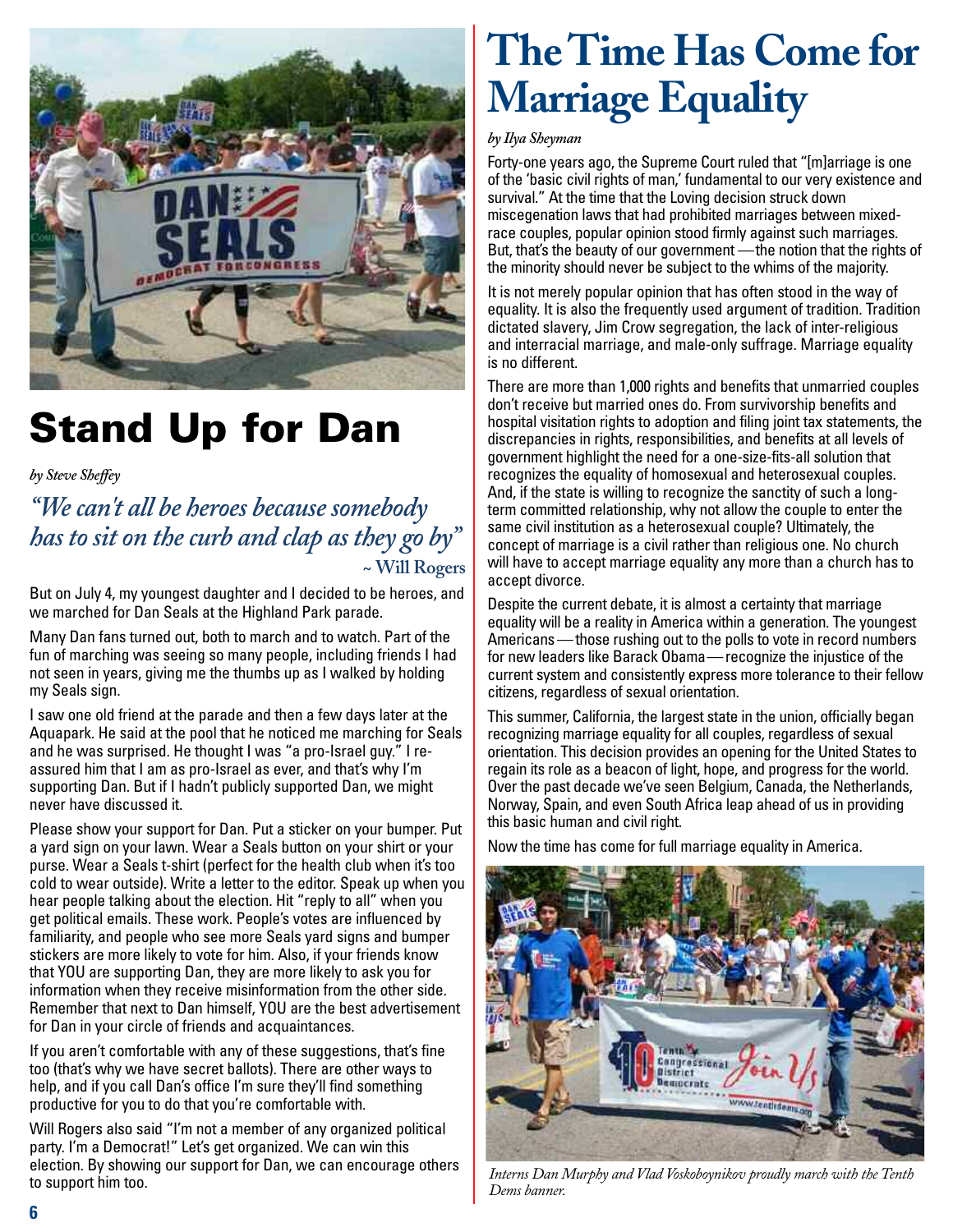## *Tenth Dems U Presents Alexi Giannoulias*

### *by Adrienne Kirshbaum*

On Tuesday evening, July 8, Tenth Dems University offered a class on the impact of young voters in the 2008 election. Illinois Treasurer Alexi Giannoulias, the youngest statewide elected official in the nation, was our professor for the night. Who better to examine the importance of youthful voters to this year's contest than this man, who ran for office at the age of 29 after working as a banker for all of his short professional life? Now, at just 32 years of age, he stood before us to talk about his friend, Barack Obama, and about the young people who work in and support Senator Obama's presidential campaign.

Mr. Giannoulias ran for office because he wanted to make an impact on people's lives, and he says he still possesses the same idealism. He feels it is important to get young people involved in the political process and surrounds himself with those who are committed to what they are doing and who mirror his enthusiasm and idealism.

Mr. Giannoulias, who played some professional basketball in Greece, first met Barack Obama on a local basketball court. They formed a friendship. Both faced the same criticisms during their respective campaigns. They were told they were too young and that they lacked experience. But Mr. Giannoulias recognized Senator Obama's special qualities from the start and feels that he has transformed the political process and gotten a new generation of voters involved.

Historically, young people don't participate in the electoral process, but Senator Obama was determined to change that. Many young

people have been at work in his campaign. As for voters, the numbers speak for themselves. A record number of people under 30 took part in the primaries. More than half of the voters in the 18- to 24-year-old age range are Democrats. (Only about one-third are Republicans.) This age group

made up 14 percent of the total vote *TDU interns and young voters* in the Democratic primaries, which is up from nine percent in 2004. And 60 percent of those young voters cast their ballots for Obama.



*Jordan Silver and Vlad Voskoboynikov with TDU professor Alexi Giannoulias.*

The youth of our country are growing up in a difficult era. They see families in economic trouble and friends going to war. They want to change things, and they respond to the issues that Senator Obama talks about. They want to be proud of their country, and they are eager to participate in the most important election of our time.

After his remarks on the Obama campaign and the impact of young voters, Mr. Giannoulias took questions from the class. A six-year-old girl named Sarah was in the audience. When he spotted her, Mr. Giannoulias said that she was the most important person in the room

*continued on page 8*

### **Electoral College** *continued from page 2*

The constitutional amendment could range in simplicity and effect from simply striking the whole notion of the College from our election system and relying solely on popular will, to awarding a large number of additional electors to the winner of the popular vote, assuring that this person won a plurality of the Electoral College every time, while preserving the traditional and federally based system that once existed.

The continued use of the Electoral College is an issue that gets remarkably little attention but is enormously important and needs rapid

### **Buttons and More** *continued from page 1*

THE DAMAGE – VOTE DEMOCRATIC." The other proclaims, "TAKE BACK AMERICA – Vote Democratic in 2008."

The prices for all buttons are: one for \$3; two for \$5; five for \$10 and 10 for \$18, and they can be mixed for purchase. Buttons are ideal, low-cost, novel gifts.

But that's not all.

Obama bumper stickers are available for \$3 each, and a combo of a bumper sticker and any button is priced at \$5.

Three popular books will keep your family and friends amused, from smiles to outright laughing. "Bad President" contains real, unretouched photos of Bush and his inner circle. The captions are hilarious, and you'll want to show them to anyone within calling distance. Buy one for yourself and more for gifting. Price: \$10.

"Why Mommy is a Democrat" and "Why Daddy is a Democrat" are both written for children three to six years old. Reading aloud is a great way to form a bond between young children and parents or grandparents. These books make great gifts for showers and birthdays. Price: \$10 each.

In less than six months, on January 20, 2009, Bush will be gone; he will be history and I can hardly wait for the day. I wear both the Bush

attention before it again messes up an American election. Consider this—the Electoral College (among other election mishaps) gave us the Bush administration in 2000 and ushered in an era of preemptive war, economic recession, environmental destruction, undermined civil rights, governmental inefficiency, massive spending deficits, and cuts to valuable social programs. Regardless of which issues matter most to you, we must have an actual democracy where votes directly and fairly translate into who ends up serving as President of the United States, and that cannot happen dependably with the Electoral College. When we start updating our Constitution—and we should—the Electoral College needs to be the first thing we change.

hat that says "Bush's Last Day - 01.20.09" and a T-Shirt with the same message. These are very popular items. Price: \$20 each.

Eye-popping Coffee Mugs - Pure Magic! Here's an item worth drinking to! Just pour a hot beverage into any of the three mugs described below, and you'll see an attention-getting disappearing act. When the beverage cools, the mug returns to its original state. Entertain family and friends with these fun mugs. Red state/Blue State Mug - Watch red states turn blue. Bill of Rights Mug - Our civil rights disappear... The ones Bush took away. Global Warming Mug - Land mass disappears as world temperature rises. Price: \$15 each.

"Mission Accomplished" Poop Scoops for dog owners. Bush's image is on one side and Cheney's on the other. These are great conversation starters when you meet up with other dog walkers. They also make an ideal gift for dog-owner friends. Biodegradable. Price: \$10 per package of 50 bags.

All of these products are available at our online store. Go to [www.tenthdems.org an](http://www.tenthdems.org)d click on "Tenth Dems Online Store" in the left column; or shop in person at the Moraine Township Democratic Office, 442 Central Avenue, 2nd floor, Highland Park. Office hours are Monday, Wednesday, and Friday, from 1:00 p.m. to 4:00 p.m., and other unscheduled times. Our office is staffed by volunteers, so be sure to call 847-433-8344 to verify that the office is open.